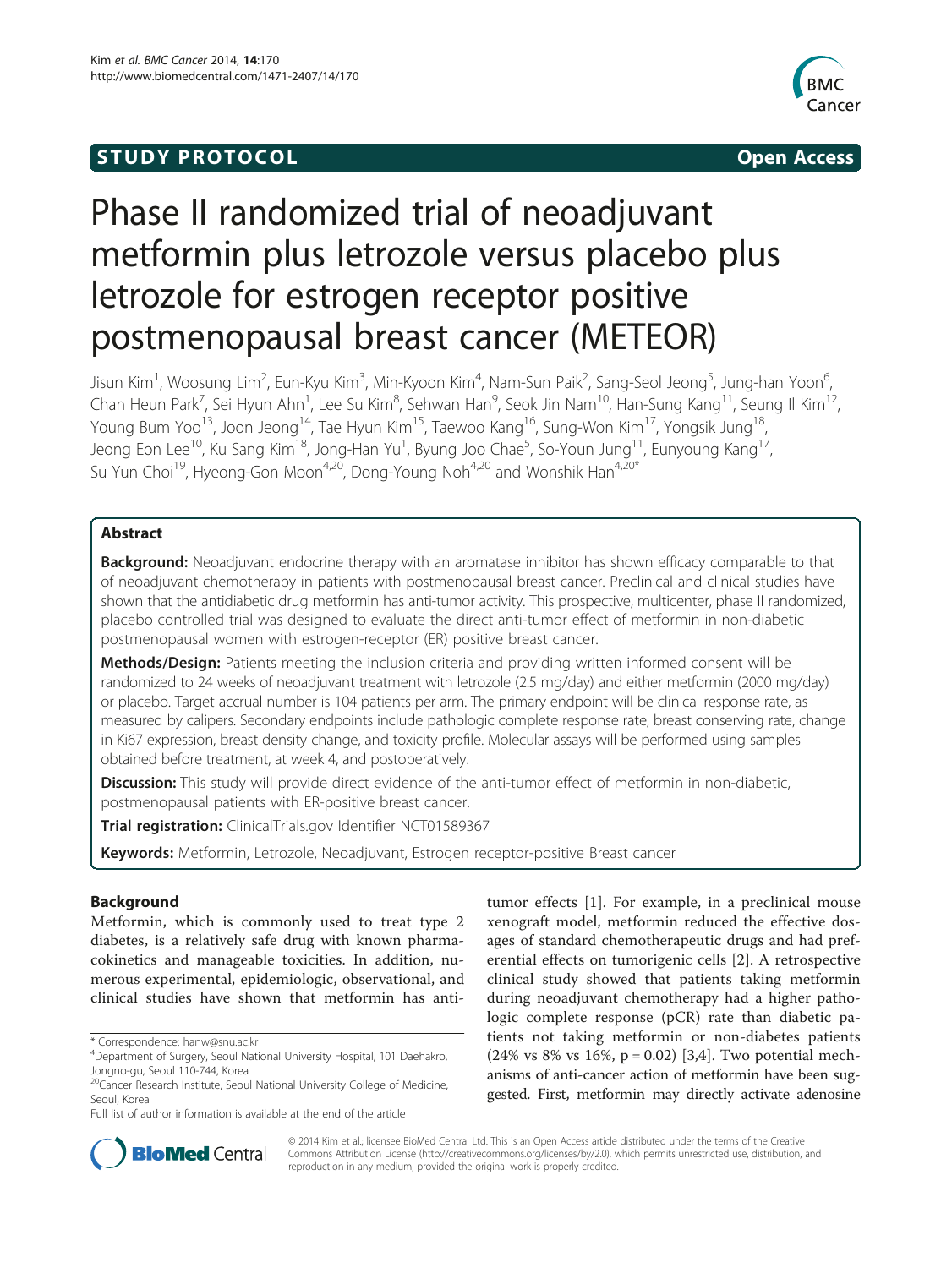monophosphate kinase (AMPK), resulting in the downstream inhibition of mTOR signaling and the consequent suppression of cell proliferation [\[5-7](#page-3-0)]. Second, metformininduced decreases in circulating insulin and insulin-like growth factor (IGF) concentrations may reduce the activation of the IGF-receptor signaling axis, resulting in decreases in growth promotion and mitogenesis [\[8](#page-3-0)-[10](#page-3-0)]. Thus, the anti-cancer effects of metformin are mediated through a systemic improvement in metabolic profile and by directly targeting tumor cells [[11,12](#page-3-0)].

Questions remain, however, about the clinical benefits of metformin as an anti-cancer agent in patients with breast cancer. Although one large-scale, phase III trial of adjuvant metformin has been initiated in women with breast cancer (NCIC CTG MA.32) [\[1\]](#page-3-0), the accrual and treatment process is still ongoing, and several years of follow-up are needed to determine survival benefits. In addition, little is known about the effects of metformin on different subtypes of breast cancer or on the synergy between metformin and concurrently administered systemic agents. In addition, the optimal dosage of metformin that shows maximal anti-tumor effects with acceptable toxicities has not been determined. In this context, neoadjuvant treatment is the most efficient setting to assess the short-term in vivo effects of drug therapy in breast cancer patients. Neoadjuvant endocrine therapy results in a comparable response but lower toxicity compared with neoadjuvant chemotherapy in women with ER-positive breast cancer [\[13](#page-3-0)]. In postmenopausal women, aromatase inhibitors are associated with higher response rates than tamoxifen [\[14,15](#page-3-0)]. A recent phase II trial found that neoadjuvant treatment with everolimus, an mTOR inhibitor, plus letrozole resulted in a better response rate than letrozole alone [[16](#page-3-0)]. In addition, neoadjuvant metformin was shown to lower Ki67 level [\[17\]](#page-4-0). These results suggested that metformin may be effective, when combined with letrozole, in postmenopausal women with ER-positive breast cancer. We therefore designed and initiated a phase II clinical trial evaluating the anti-tumor effect of neoadjuvant metformin in postmenopausal women with ER-positive breast cancer by comparing treatment with letrozole plus metformin or placebo.

## Methods/Design

## Study goal

The goal of this study was to evaluate the benefits of combining metformin and letrozole in the neoadjuvant treatment of postmenopausal women with ER-positive breast cancer. The primary end point is the rate of tumor response (clinical response rate) at 24 weeks, determined by measurements with calipers; changes in size on ultrasound, mammography, and MRI will be used as secondary efficacy assessments. Clinical response includes complete response (CR) and partial response (PR) by RECIST v1.1 criteria.

#### Study design

METEOR is a phase II, prospective, randomized, doubleblinded, placebo-controlled multicenter clinical trial. Twenty-one centers belonging to the Korean Breast Cancer Society Study Group are participating in this study (KBCSG-013). Patients will be randomly assigned (1:1) to receive letrozole 2.5 mg/day plus either metformin or placebo for 24 weeks before surgery. The initial dose of metformin will be 1000 mg/day for the first week, followed by 1500 mg/day for the second week, and 2000 mg/day from the third week onward. Patients will be randomized sequentially, stratified by center, with randomization codes. Block randomization will be used (SAS 9.2) in cooperation with the Medical Research Collaborating Center (MRCC) of Seoul National University Hospital. All study personnel will be masked to treatment. This study protocol has been approved by the Korea Food and Drug Administration (KFDA) as well as the institutional review board of each center, and was registered at clinicaltrials.gov (NCT 01589367). Written informed consent was obtained from all participants.

#### Eligibility criteria and sample size calculation

Eligible patients are postmenopausal women with histologically confirmed ER-positive, stage II or III, primary breast cancer with palpable and clinically measureable tumors. The target population is 208 women, 104 in each arm. Sample size was calculated based on expected clinical response rates (cRR) of 55% in the letrozole plus placebo arm and 70% in the letrozole plus metformin arm, with  $\alpha = 0.10$ and 80% power and including an estimated 10% drop out rate. ER positivity is defined as ≥10% nuclear staining by immunohistochemistry or Allred score ≥3. Criteria for determining menopause include bilateral oophorectomy, age  $\geq 60$  years, or age <60 years and amenorrhea for ≥12 months and FSH >30 mIU/ml. Patients with diabetes (HbA1c ≥6.5% or fasting plasma glucose (FPG) ≥126 mg/dL (≥7 mM)); clinical T4, N3, or M1 disease; bilateral cancer, or inflammatory breast cancer will be excluded, as will patients with a history of lactic acidosis or at high risk of having metformin-induced lactic acidosis, such as those with high alcohol consumption or NYHA class III/lV congestive heart failure.

#### Treatment schedule and evaluation

Patients will be randomly assigned (1:1) to 24 weeks of neoadjuvant treatment with metformin plus letrozole or placebo plus letrozole (Figure [1](#page-2-0)). Medications will be distributed at each monthly visit, with compliance assessed by counting the remaining tablets.

Tumor size will be measured clinically with calipers before treatment and sequentially every month. Each patient will undergo a careful physical examination at each monthly visit, and patients with progressive disease (PD)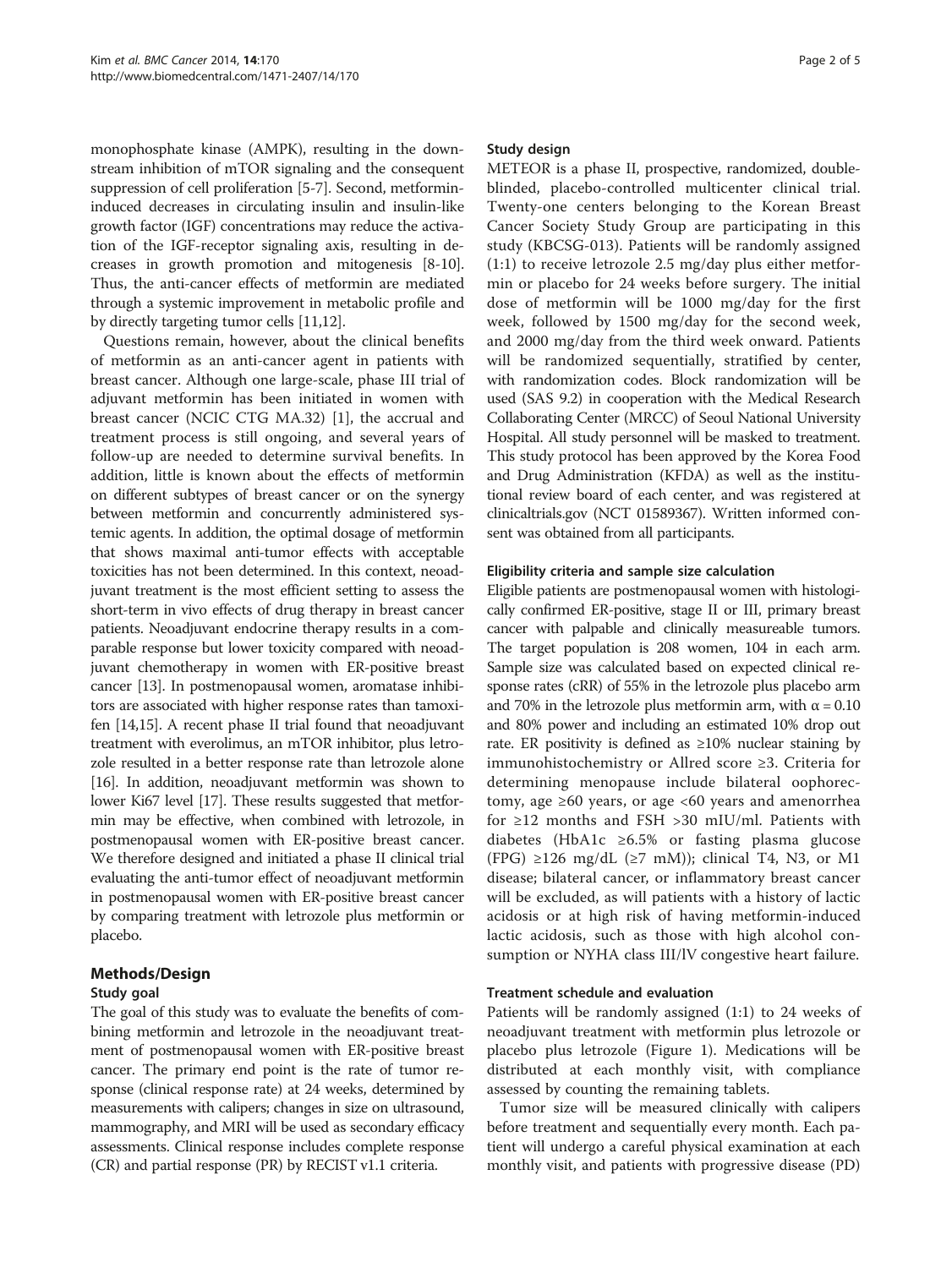<span id="page-2-0"></span>

will be discontinued from the study and scheduled for immediate surgery. Patients with stable disease (SD) will be continued on treatment. Ultrasound-guided core needle biopsy samples will be obtained at the first visit and after four weeks of medication, with Ki67 levels in these samples centrally assessed. It is also recommended that 4-week blood samples be obtained to measure serum biomarker concentrations. Surgery will be scheduled within 2 weeks after completing the 24 weeks of medication. Tissue from surgical specimens will be collected for further planned assessments of biomarkers by paired analysis with the pretreatment and week 4 core needle biopsy specimens. HbA1c, FPG, insulin, c-peptide, and IGF-1 concentrations will be measured at baseline and after 12 and 24 weeks of treatment. Mammography, ultrasonography, and bilateral breast MRI will be performed before starting medication and after completion of treatment just before surgery.

## Analysis of the results

The primary endpoint is cRR. Tumor response will be assessed by RECIST criteria v1.1. Tumor size will be measured by individual clinicians at monthly visits. The secondary endpoint is pathologic complete response (pCR), defined as the absence of invasive cancer at the primary site and in the axilla. Before treatment, each patients will be categorized by surgeons into one of three groups: 1) marginal for breast conservation, 2) candidate for mastectomy only, and 3) inoperable by standard mastectomy [\[18](#page-4-0)]. Baseline assessment and actually performed surgery will be compared. The breast conservation rate in each arm will be evaluated, and the toxicity profile of each arm will be assessed every 4 weeks using NCI-CTCAE version 4.0 ([http://ctep.cancer.gov/report](http://ctep.cancer.gov/reporting/ctc.html)[ing/ctc.html](http://ctep.cancer.gov/reporting/ctc.html)). All parameters will be collected and managed using an e-clinical trial platform (MEBICA™).

## Translational research project

In addition to assaying Ki-67, phosphorylated S6 kinase 1 (p-S6K1) will be analyzed by immunohistochemistry (IHC) in a central laboratory. Fresh frozen tissue of week 4 biopsies and final surgical specimens will be collected from several major hospitals participating in this study. These samples will be used for DNA microarray analysis or whole transcriptome sequencing using next generation sequencing (NGS) technology. Phosphorylation of AMPK(T172), expression of IR(insulin receptor) and OCT1(Organic cation transporter) will be measured. Assessment of apoptosis will be done by Miller-Payne Grading system along with various commercialized kits.

We previously reported that breast density reduction after short term adjuvant endocrine therapy was predictive of recurrence-free survival [\[19](#page-4-0)]. We intend to analyze the association between breast density reduction and response to endocrine therapy in this prospective trial. Pre- and post-medication mammography results and breast MRI images of all patients will be centrally reviewed. Breast density will be measured centrally using computer-assisted software, Cumulus (University of Toronto, Toronto Ontario, Canada), by a single observer. The density of both breasts will be assessed by breast MRI [\[20\]](#page-4-0), with the cranio-caudal view of the contralateral breast used as a reference to evaluate the percent change in mammographic density.

## **Discussion**

The maximum effective dose of metformin to treat hyperglycemia in patients with type 2 diabetes is 1000 mg twice daily. However, the metformin dose that yields the maximal anti-tumor effect is unclear. Results from two xenograft models reported that the human equivalent of 1500–2250 mg/day was needed to inhibit tumorigenesis [\[21](#page-4-0)-[23](#page-4-0)]. A preoperative window of opportunity trial in breast cancer patients utilized a dose of 2000 mg/day [[24\]](#page-4-0), whereas the ongoing NCIC CTG MA32 phase III clinical trial is testing the effect of adjuvant metformin, is utilizing a dosage of 1700 mg/day. To use the maximum dose of metformin in this neoadjuvant setting, as well as to ensure patient safety, the dose is gradually increased over the first few weeks of treatment, and doses may be adjusted in response to toxicities/adverse events. The results of this trial will provide important information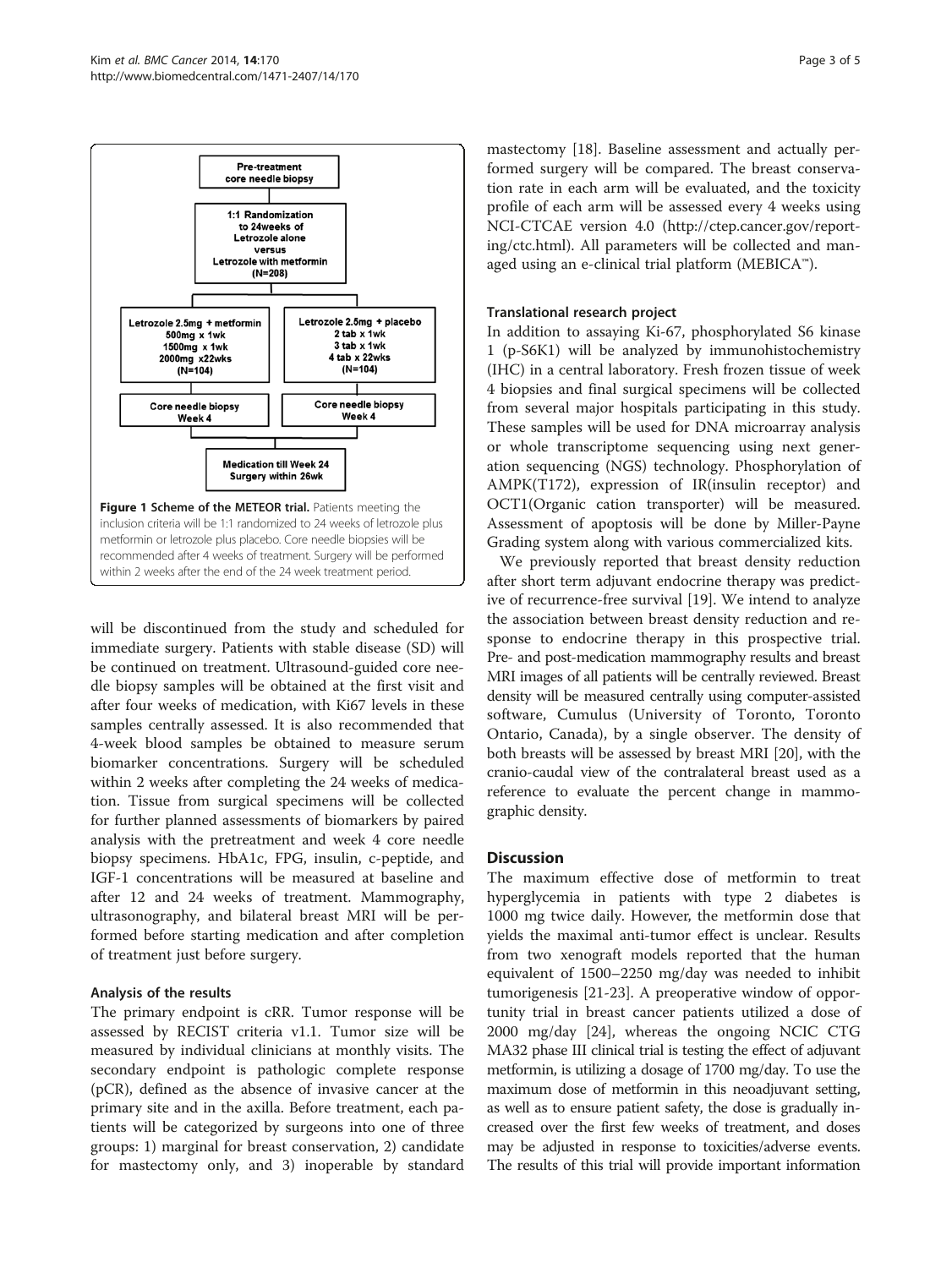<span id="page-3-0"></span>on the optimally effective and safest dose of metformin in non-diabetic breast cancer patients.

This study was designed to evaluate the direct antitumor effects of metformin in human breast cancer cancers. We expect that metformin will show a synergy with neoadjuvant letrozole in ER-positive breast cancer patients similar to that of the mTOR inhibitor, everolimus. Parallel translational research may provide a better understanding of the mechanism of action of metformin in cancer and may reveal biomarkers predictive of response to metformin.

#### Abbreviations

ER: Estrogen receptor; AMPK: Adenosine monophosphate kinase; pCR: Pathologic complete response; mTOR: mammalian target of rapamycin; IGF: Insulin-like growth factor; CR: Complete response; PR: Partial response; RECIST: Response evaluation criteria in solid tumors; cRR: clinical response rate; PD: Progressive disease; SD: Stable disease; MRI: Magnetic resonance image; p-S6K1: phosphorylated S6 kinase 1; NGS: Next generation sequencing.

#### Competing interests

All authors declare that they have no competing interests.

#### Authors' contributions

JK and WH drafted the manuscript and wrote the original protocol for the study. All authors participated in the design of the study. JK filed for ethical approvals from the KFDA and registered the trial on clinicaltrials.gov. WL performed the statistical analysis. EK designed the molecular study. MK was involved in the pharmaceutical process of SNUH and the process of patient enrollment. DN directed the entire process. All authors read and approved the final manuscript and are proceeding with the study in their respective centers.

#### Acknowledgments

This study is being supported by grant no 04-2012-0290 from the SNUH Research fund and by the National Research Foundation of Korea(NRF) grant funded by the Korea government(MSIP)(No. 2013005540). Letrozole and metformin are being supplied by the pharmaceutical company, Shin Poong Pharm. Co., Ltd.

#### Author details

<sup>1</sup>Department of Surgery, University of Ulsan College of Medicine, Asan Medical Center, Seoul, Korea. <sup>2</sup>Department of Surgery, Ewha Womans University School of Medicine, Seoul, Korea. <sup>3</sup>Department of Surgery, Korea Cancer Center Hospital, Korea Institute of Radiological & Medical Sciences, Seoul, Korea. <sup>4</sup>Department of Surgery, Seoul National University Hospital, 101 Daehakro, Jongno-gu, Seoul 110-744, Korea. <sup>5</sup>Department of Surgery, College of Medicine, The Catholic University of Korea, Seoul, Korea. <sup>6</sup>Chonnam National University Hwasun Hospital, Chonnam National University Medical School, Hwasun, Korea. <sup>7</sup>Department of Surgery, Breast and Thyroid Cancer Center, Kangbuk Samsung Hospital, Sungkyunkwan University School of Medicine, Seoul, Korea. <sup>8</sup>Division of Breast and Endocrine Surgery, Hallym University Sacred Heart Hospital, Hallym University College of Medicine, Anyang, Korea. <sup>9</sup>Department of Surgery, Inje University Sanggye Paik Hospital, Seoul, Korea. <sup>10</sup>Department of Surgery, Samsung Medical Center, Sungkyunkwan University School of Medicine, Seoul, Korea. 11Center for Breast Cancer, National Cancer Center, Goyang, Republic of Korea. <sup>12</sup>Department of Surgery, Yonsei University College of Medicine, Seoul, Korea. 13Department of Surgery, College of Medicine, Konkuk University, Seoul, Korea. 14Breast Cancer Center, Department of Surgery, Gangnam Severance Hospital, Yonsei University College of Medicine, Seoul, Korea. <sup>15</sup>Department of Surgery, Inje University, Busan Paik Hospital, Busan, Korea. <sup>16</sup>Busan Cancer Center, Department of Surgery, College of Medicine, Pusan National<br>University, Busan, Korea. <sup>17</sup>Department of Surgery, Seoul National University Bundang Hospital, Seoul National University College of Medicine, Seongnam, Korea. <sup>18</sup>Department of Surgery, Ajou University School of Medicine, Suwon, Korea. 19Division of Breast and Endocrine Surgery, Kangdong Sacred Heart

Hospital, Hallym University College of Medicine, Seoul, Korea. <sup>20</sup>Cancer Research Institute, Seoul National University College of Medicine, Seoul, Korea.

Received: 16 November 2012 Accepted: 3 March 2014 Published: 10 March 2014

#### References

- 1. Goodwin PJ, Stambolic V, Lemieux J, Chen BE, Parulekar WR, Gelmon KA, Hershman DL, Hobday TJ, Ligibel JA, Mayer IA, Pritchard KI, Whelan TJ, Rastogi P, Shepherd LE: Evaluation of metformin in early breast cancer: a modification of the traditional paradigm for clinical testing of anticancer agents. Breast Cancer Res Treat 2011, 126(1):215–220.
- 2. Iliopoulos D, Hirsch HA, Struhl K: Metformin decreases the dose of chemotherapy for prolonging tumor remission in mouse xenografts involving multiple cancer cell types. Can Res 2011, 71(9):3196–3201.
- 3. Jiralerspong S, Palla SL, Giordano SH, Meric-Bernstam F, Liedtke C, Barnett CM, Hsu L, Hung MC, Hortobagyi GN, Gonzalez-Angulo AM: Metformin and pathologic complete responses to neoadjuvant chemotherapy in diabetic patients with breast cancer. J Clin Oncol 2009, 27(20):3297–3302.
- 4. Garcia A, Tisman G: Metformin, B(12), and enhanced breast cancer response to chemotherapy. J Clin Oncol 2010, 28(2):e19. author reply e20.
- 5. Zhou G, Myers R, Li Y, Chen Y, Shen X, Fenyk-Melody J, Wu M, Ventre J, Doebber T, Fujii N, Musi N, Hirshman MF, Goodyear LJ, Moller DE: Role of AMP-activated protein kinase in mechanism of metformin action. J Clin Invest 2001, 108(8):1167–1174.
- 6. Hawley SA, Gadalla AE, Olsen GS, Hardie DG: The antidiabetic drug metformin activates the AMP-activated protein kinase cascade via an adenine nucleotide-independent mechanism. Diabetes 2002, 51(8):2420–2425.
- 7. Zakikhani M, Dowling R, Fantus IG, Sonenberg N, Pollak M: Metformin is an AMP kinase-dependent growth inhibitor for breast cancer cells. Cancer Res 2006, 66(21):10269–10273.
- 8. Pollak M: Insulin and insulin-like growth factor signalling in neoplasia. Nat Rev Cancer 2008, 8(12):915–928.
- 9. Goodwin PJ, Ligibel JA, Stambolic V: Metformin in breast cancer: time for action. J Clin Oncol 2009, 27(20):3271–3273.
- 10. Goodwin PJ, Pritchard KI, Ennis M, Clemons M, Graham M, Fantus IG: Insulin-lowering effects of metformin in women with early breast cancer. Clin Breast Cancer 2008, 8(6):501–505.
- 11. Bonanni B, Puntoni M, Cazzaniga M, Pruneri G, Serrano D, Guerrieri-Gonzaga A, Gennari A, Trabacca MS, Galimberti V, Veronesi P, Johansson H, Aristarco V, Bassi F, Luini A, Lazzeroni M, Varricchio C, Viale G, Bruzzi P, Decensi A: Dual effect of metformin on breast cancer proliferation in a randomized presurgical trial. J Clin Oncol 2012, 30(21):2593–2600.
- 12. Martin M, Marais R: Metformin: a diabetes drug for cancer, or a cancer drug for diabetics? *J Clin Oncol* 2012, 30(21):2698-2700.
- 13. Semiglazov VF, Semiglazov VV, Dashyan GA, Ziltsova EK, Ivanov VG, Bozhok AA, Melnikova OA, Paltuev RM, Kletzel A, Berstein LM: Phase 2 randomized trial of primary endocrine therapy versus chemotherapy in postmenopausal patients with estrogen receptor-positive breast cancer. Cancer 2007, 110(2):244–254.
- 14. Mlineritsch B, Tausch C, Singer C, Luschin-Ebengreuth G, Jakesz R, Ploner F, Stierer M, Melbinger E, Menzel C, Urbania A, Fridrik M, Steger G, Wohlmuth P, Gnant M, Greil R, Austrian Breast, Colorectal Cancer Study Group(ABCSG): Exemestane as primary systemic treatment for hormone receptor positive post-menopausal breast cancer patients: a phase II trial of the Austrian Breast and Colorectal Cancer Study Group (ABCSG-17). Breast Cancer Res Treat 2008, 112(1):203–213.
- 15. Eiermann W, Paepke S, Appfelstaedt J, Llombart-Cussac A, Eremin J, Vinholes J, Mauriac L, Ellis M, Lassus M, Chaudri-Ross HA, Dugan M, Borgs M, Letrozole Neo-Adjuvant Breast Cancer Study Group: Preoperative treatment of postmenopausal breast cancer patients with letrozole: a randomized double-blind multicenter study. Ann Oncol 2001, 12(11):1527–1532.
- 16. Baselga J, Semiglazov V, van Dam P, Manikhas A, Bellet M, Mayordomo J, Campone M, Kubista E, Greil R, Bianchi G, Steinseifer J, Mollow B, Tokaji E, Gardner H, Phillips P, Stumm M, Lane HA, Dixon JM, Jonat W, Rugo HS: Phase II randomized study of neoadjuvant everolimus plus letrozole compared with placebo plus letrozole in patients with estrogen receptor-positive breast cancer. J Clin Oncol 2009, 27(16):2630–2637.